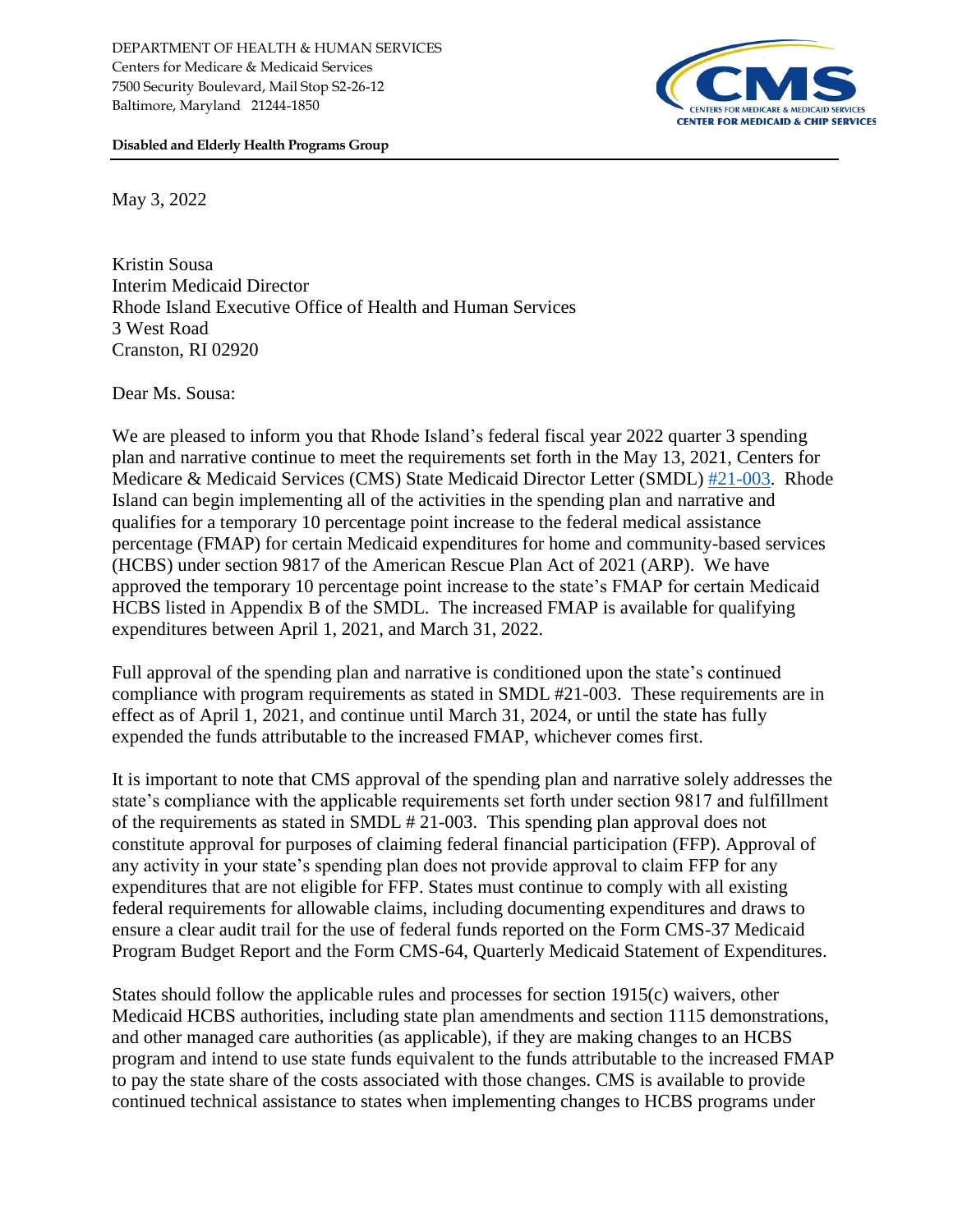this provision. Furthermore, states should follow the applicable rules and processes for claiming FFP for Medicaid administrative costs, including, if necessary, updating the state's Public Assistance Cost Allocation Plan to reference methodologies, claiming mechanisms, interagency agreements, and other relevant issues that will be used when claiming and appropriately allocating costs.

## **General Considerations**

As part of this approval, CMS is noting the following:

- CMS expects your state to notify CMS as soon as possible if your state's activities to enhance, expand, or strengthen HCBS under ARP section 9817:
	- o Are focused on services other than those listed in Appendix B or that could be listed in Appendix B (e.g., behavioral health services that are covered under another benefit but could be covered under the rehabilitative services benefit).If any activities are not directly related to the services listed in Appendix B or services that could be listed in Appendix B, please explain how those activities enhance, expand, or strengthen HCBS under Medicaid;
	- o Are focused on services delivered in Institutions for Mental Diseases (IMD) or other institutional settings, providers delivering services in IMDs or other institutional settings, or other activities implemented in IMDs or other institutional settings (which CMS would not find to be a permissible use of funds, unless the state can demonstrate that the activity supports institutional diversion or community transition or otherwise supports the intent of ARP section 9817);
	- o Include room and board (which CMS would not find to be a permissible use of funds); and/or
	- o Include activities other than those listed in Appendices C and D.

## *CMS will need additional information before it can determine whether any of those activities or uses of funds are approvable under ARP section 9817.*

- HCBS provider pay increases funded through the 10 percent temporary increased FMAP will require an updated rate methodology. For section 1915(c) waiver programs, states are required to submit a waiver amendment for any rate methodology change. If retrospective approval will be required, the state should make the change in the Appendix K application.
- Consistent with regulations at 42 C.F.R. § 447.252(b), the state plan methodology must specify comprehensively the methods and standards used by the agency to set payment rates. The state plan methodology must be comprehensive enough to determine the required level of payment and the FFP to allow interested parties to understand the rate setting process and the items and services that are paid through these rates. Claims for federal matching funds cannot be based upon estimates or projections. The reimbursement methodology must be based upon actual historical utilization and actual trend factors.
- States providing HCBS through a managed care delivery system must comply with applicable federal requirements, including 42 C.F.R. part 438. States must also ensure that appropriate authority is granted for the services and activities to be covered as well as to deliver such services and activities through a managed care delivery system. Additionally, states will need to assess implications for its managed care plan contracts and actuarially sound capitation rates in order to operationalize any programmatic changes. States that seek to contractually require their managed care plans to increase HCBS provider payments must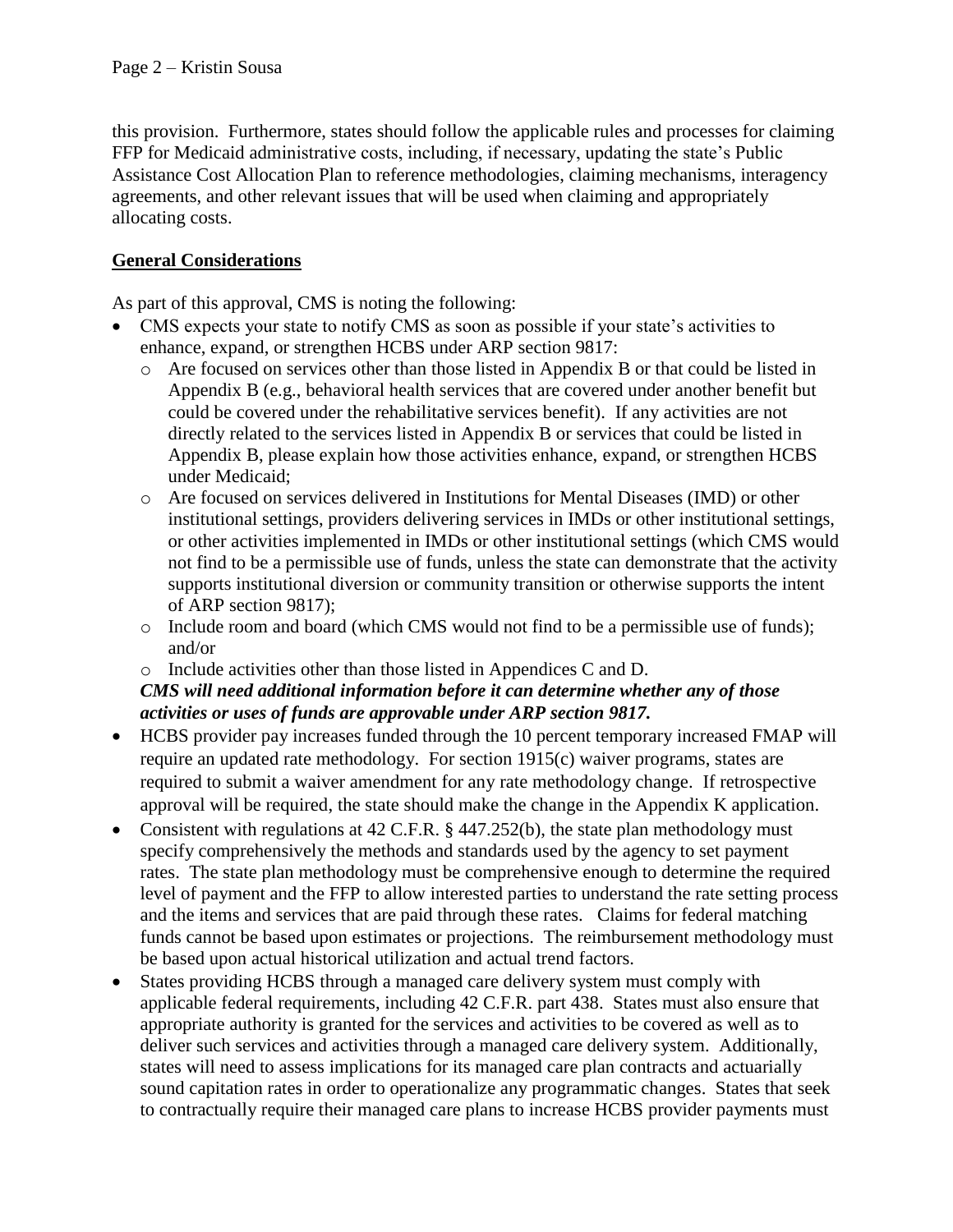adhere to federal requirements for state directed payments in accordance with 42 C.F.R. § 438.6(c), including prior approval as required. CMS is available to provide technical assistance to states related to these requirements.

- If your state is reducing reliance on a specific type of facility-based or congregate service and increasing beneficiary access to services that are more integrated into the community, your state should be clear with stakeholders in your state's stakeholder engagement activities, as well as in submissions to CMS of required ARP section 9817 spending plans and narratives and any resulting waiver or state plan amendments, about how these changes enhance the availability of integrated services in the specific waiver or state plan, and offset any reductions in previously covered services, in compliance with the home and communitybased settings criteria or other efforts to increase community integration.
- Please note that, if your state is reducing or eliminating a waiting list for a section 1915(c) waiver program as part of the state's activities to enhance, expand, or strengthen HCBS under ARP section 9817, the state cannot use the funds attributable to the increased FMAP to pay for approved capacity as of April 1, 2021. The state must increase the Factor C to establish additional waiver slots and can only use the funds attributable to the increased FMAP to pay for services for individuals who are newly enrolled in the waiver program directly as a result of the increase in Factor C.

CMS is also clarifying that, if your state increases the number of section 1915(c) waiver slots and enrolls additional individuals who are not already Medicaid eligible into the waiver program as a result, the state will have an increase in non-HCBS Medicaid expenditures as a result of the increase in waiver program enrollment. In this situation, the state can use the funds attributable to the increased FMAP to pay for community-based Medicaid expenditures, including community-based state plan services not listed in Appendix B, for individuals who become Medicaid eligible because of the state increase in the number of waiver slots as part of a state's activities to expand, enhance, or strengthen HCBS under ARP section 9817. However, your state cannot use the funds attributable to the increased FMAP to pay for institutional services for those individuals, as this would be inconsistent with the intent of ARP section 9817. Your state should clearly indicate in the spending plan and narrative if the state is using the funds attributable to the increased FMAP to pay for community-based state plan services not listed in Appendix B for individuals who become Medicaid eligible because of the increase in the number of waiver slots.

## **Other Information Related to the State's Quarterly Spending Plan and Narrative Submissions**

Rhode Island submitted the federal fiscal year 2022 quarter 4 spending plan on April 18, 2022. Rhode Island's next spending plan and narrative are due July 18, 2022. Please refer to SMDL [#21-003](https://www.medicaid.gov/federal-policy-guidance/downloads/smd21003.pdf) for information on the quarterly reporting process. Your state's quarterly spending plans and narratives should:

• Describe how the state intends to sustain the activities it is implementing to enhance, expand, or strengthen HCBS under the Medicaid program including how the state intends to sustain its planned provider payment increases;